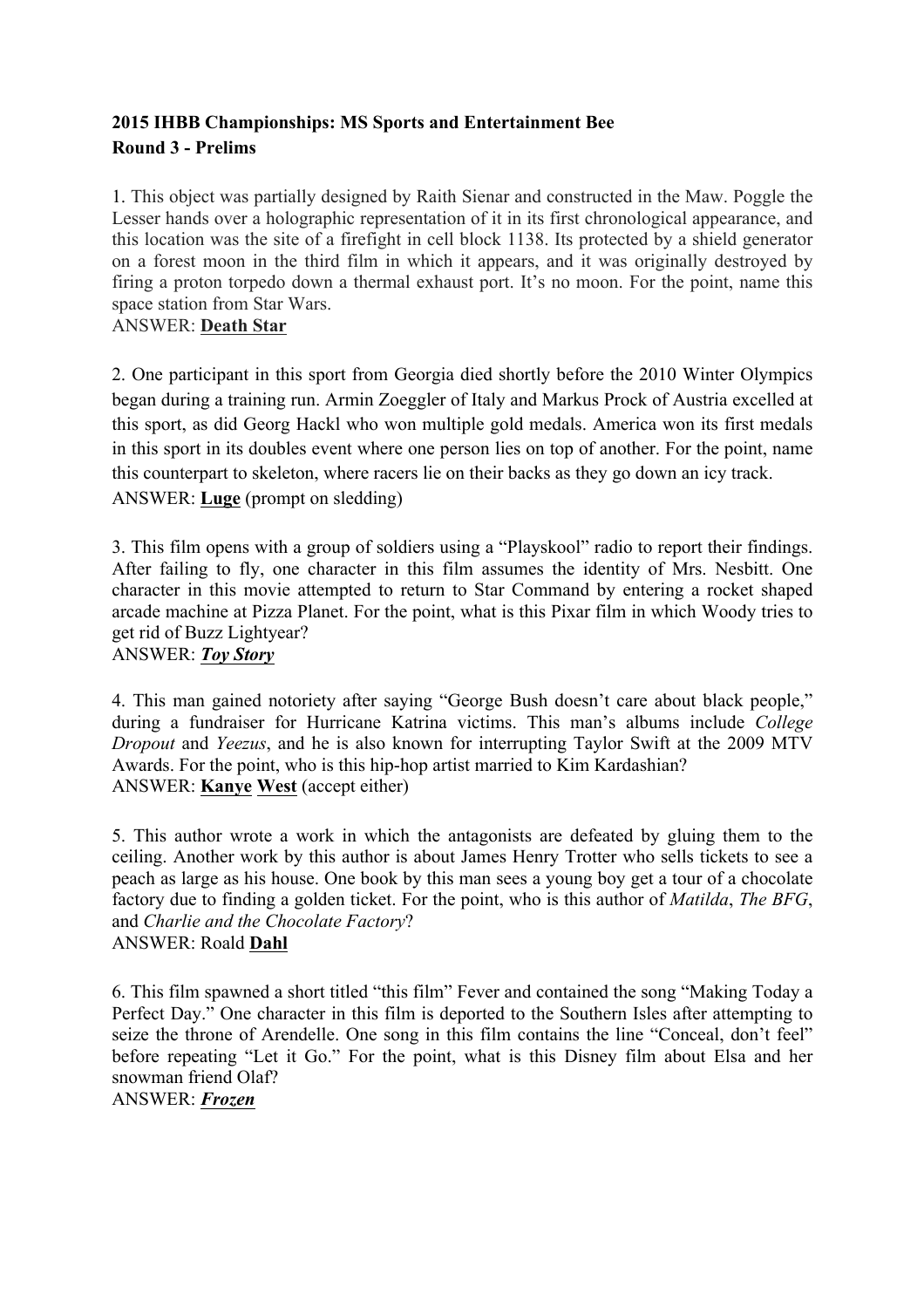7. This artist was met with a chorus of boos when he "went electric" at the Newport Folk Festival. His real name is Robert Zimmerman. One of his songs opens with "Once upon a time you dressed so fine." For the point, who is this singer-songwriter known for "The Times They Are a-Changin," "Blowin' in the Wind" and "Like a Rolling Stone"? ANSWER: Bob **Dylan**

8. This product had the typeface San Francisco developed just for this product. This product was announced on September 9th and over one million of them were pre-ordered within 6 hours. The cheapest model of this product costs \$350 and it connects via bluetooth to its related phone. For the point, what is this wrist-worn product meant to link with an iPhone? ANSWER: **Apple Watch**

9. The former President of this organization once said that female players would be more popular if they wore shorter shorts. An estimated 4,000 people will have died while building the structures for its 2022 event in Qatar. Prince Ali Bin al-Hussein ran for President of this organization in 2015, but lost to the incumbent, Sepp Blatter, who resigned a few days later. For the point, name this organization that holds the World Cup, a world football organization. ANSWER: **F**ederation **I**nternationale de **F**ootball **A**ssociation

10. One game this character appears in had a marketing tie-in with Soap Shoes, allowing this character to grind on rails. This character has appeared in many animated series, including one where he was voiced by Jaleel White and often expressed his love for Chili Dogs. This character is a friend of Miles Prower, aka "Tails", and is usually found at odds with Dr. Eggman. The main mascot for Sega Corporation, for the point, identify this character, a spiky, blue animal that can travel faster than sound. Answer: **Sonic** the Hedgehog

11. Many consider him to be the best rebounding forward in NBA history, since he led the NBA in average rebounds per game for a record seven consecutive years. This man made tabloid news with his relationship with Madonna, his cross-dressing, and his variable hair colors. Nicknamed "The Worm", he won a total of 5 NBA Championship titles with the Detroit Pistons and the Chicago Bulls. For the point, name this retired NBA player who recently called Kim-Jong-un a "friend for life".

### ANSWER: Dennis **Rodman**

12. This sport was initially labeled as a demonstration event during the inaugural winter olympics but was restored to an official sport in 1998. Kevin Martin is considered the greatest to play this sport and has won 15 of its grand slams. Tim Horton's hosts an annual tournament for this sport every year called the Brier. The Norwegian team for this sport are famous for their pants which they've labeled "grandmother-chic." For the point, name this sport in which players slide stones into circles.

Answer: **Curling**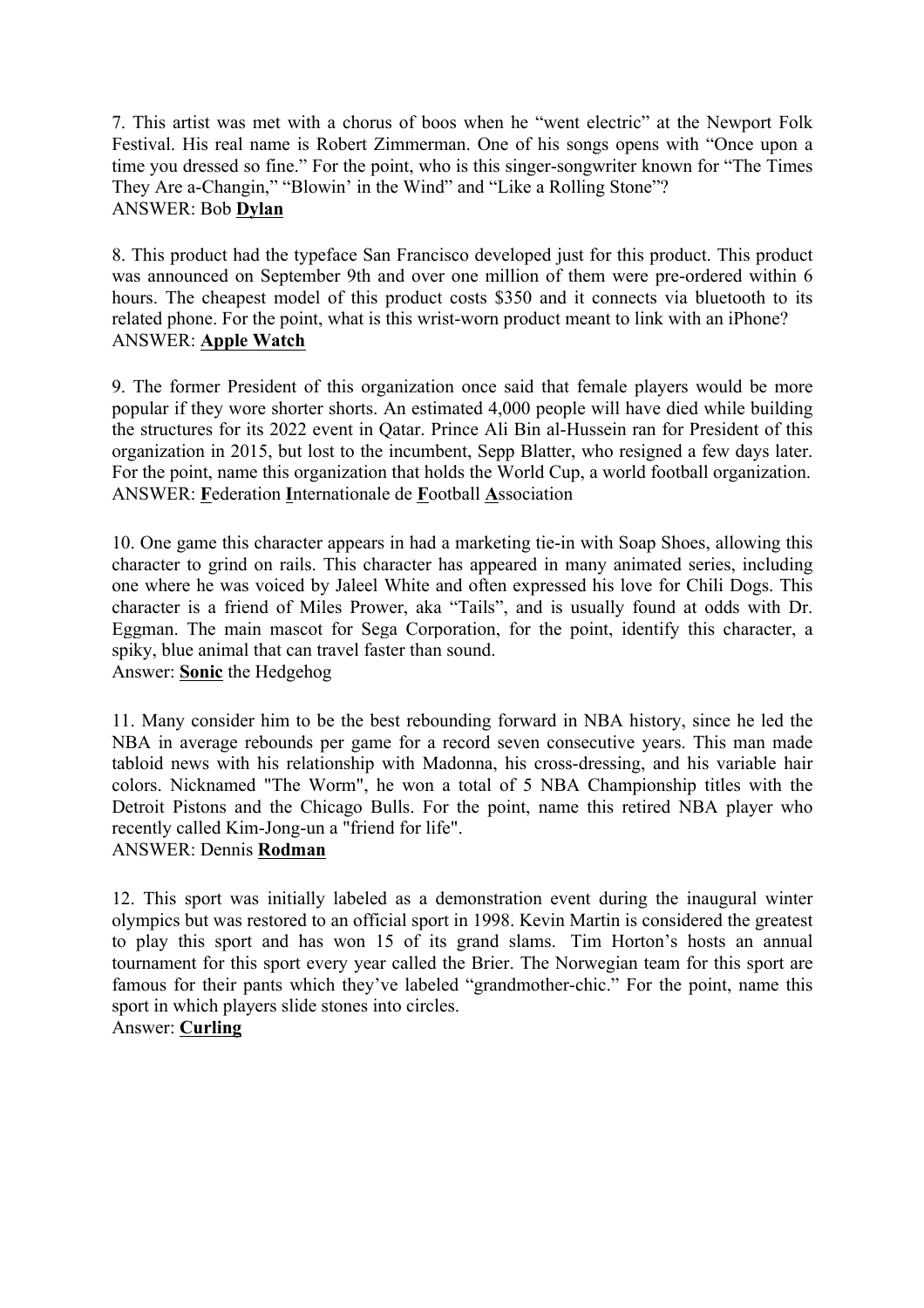13. This country entered a group of grandmothers singing "Party for Everybody" in the 2012 Eurovision contest, and their 2014 entry was a pair of blonde sisters who performed on a seesaw. Their last win was 2008's "Believe." This country was where a female rock band protested right-wing policies with an unauthorized 2012 performance in an Orthodox church. For the point, name this country which took second in this year's Eurovision with "A Million Voices."

## ANSWER: **Russia**

14. One game in this series sees the use of magical stones called nethicite and another takes place on the worlds of Cocoon and Gran Pulse. Spinoffs of this series include Theatrhythm, Crystal Chronicles, and Tactics. Arguably the most famous game in this series features the Shinra corporation brought down by members of Avalanche including Barrett, Tifa, and Cloud. Currently on its 15th numbered installment, for the point, identify this game series that was given its name because its creator thought it would be his last game ever. Answer: **Final Fantasy**

15. Constance Applebee introduced this sport to the United States before being named Athletic Director at Bryn Mawr College. This sport is played on the collegiate level with two 35 minute halves, and United States Women's National team finished a surprising fourth in this sport at the 2014 World Cup. For the point, name this sport with a 460 mm high backboard in the goal and in which drag-flicking is a common way to score on a penalty corner.

#### ANSWER: **Field Hockey**

16. This author wrote a work in which a boy named Jack flips to "The Territories" and meets a werewolf named Wolf. A recent work of this author titled *11/22/63* details a time traveler who attempts to save JFK. One of his most famous works follows a boy named Danny who can see ghosts, and was made into a move by Stanley Kubrick. For the point, who is this author of *The Talisman* and *The Shining*? ANSWER: Stephen **King**

17. This creature mega-evolves into either a dragon or flying type depending on what version the player is playing. This creature is often used in competitive play with a "belly" variety and this creature is the mascot of FireRed. For the point, what is this pokemon #006, the final evolution of the Kanto starter Charmander? ANSWER: **Charizard**

18. This player is the only to score 50 goals in five different seasons. This man was first nominated for the Ballon d'Or at age 22. With his current team, this man set the record for most hat tricks in La Liga history and he is the current captain of the Portuguese national team. For the point, who is this soccer star that plays for the Spanish club Real Madrid? ANSWER: Cristiano **Ronaldo**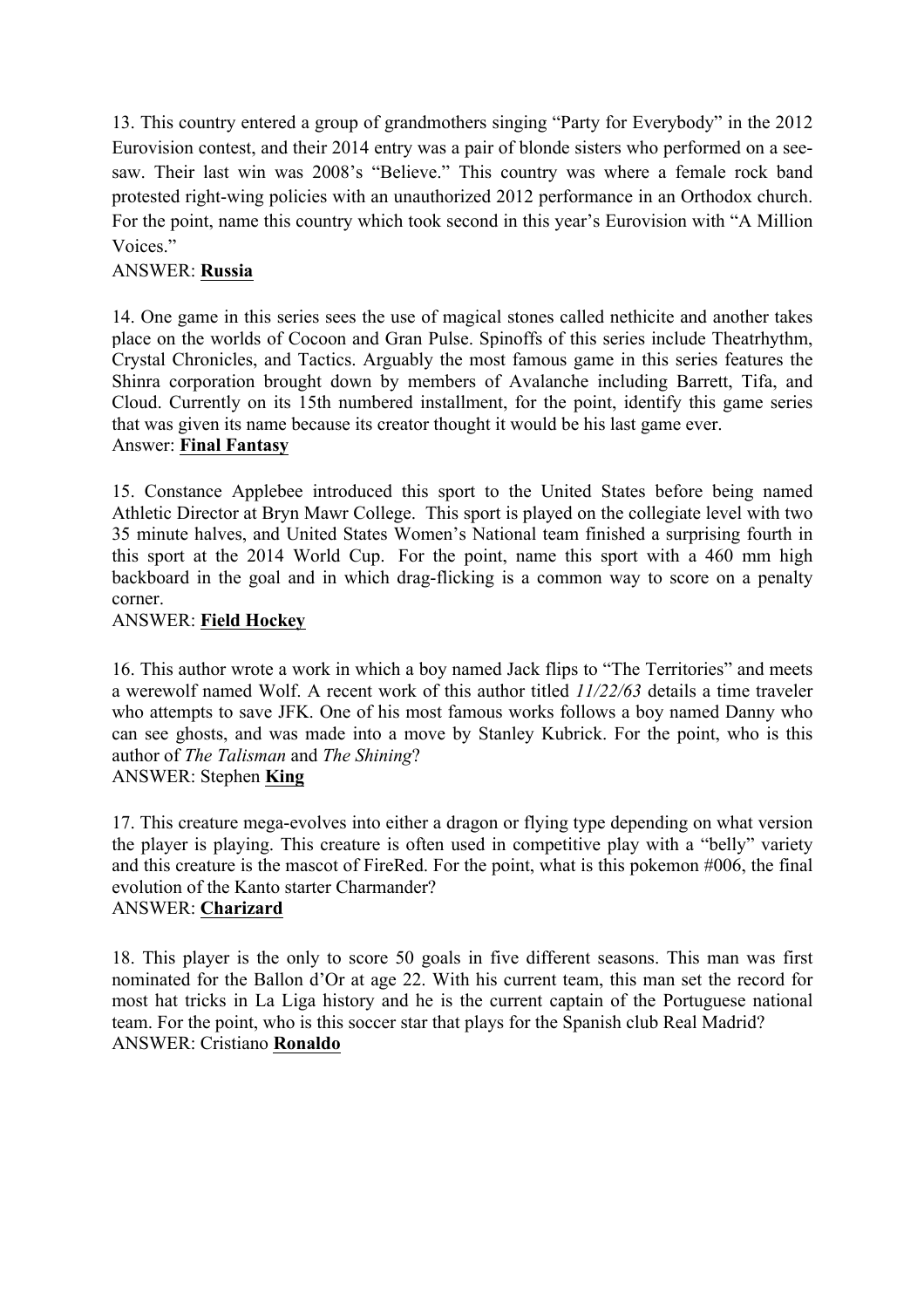19. Tolga Kashif created a symphony based on music by this band. One song by this band ends "I challenge the mighty titan and his troubadours/ And with a smile" take the listener to the title locations. Their singer says that "I'm a shooting star leaping through the skies/ Like a tiger, defying the laws of gravity" on an album released after *A Night at the Opera*." Known for songs like "The Seven Seas of Rye" and "Don't Stop Me Now," for the point, name this band led by Freddy Mercury.

#### ANSWER: **Queen**

20. The most common term for these creatures was coined by Karel Capek. They appear as servants called "Pacmans" on the show *Real Humans*, and humanoid ones in *Doctor Who* include the Cybermen. Their "laws" were written by Isaac Asimov. For the point, identify these automatic mechanical beings, such as androids.

ANSWER: **Robot**s (accept hubots until "Doctor Who" is read; accept "androids" until it is read)

21. One of the main characters in this game serves as executive producer on the film*Meltdown!* Jay Norris is killed after his phone explodes during a press conference in this game, and later, the elderly Patricia Madrazo shares a hilarious Stockholm Syndrome-like relationship with another of the main characters. Featuring Michael de Santa, Franklin Clinton, and Trevor Phillips for the point, name this latest entry in a series of Rockstar games in which you can steal cars.

ANSWER: *Grand Theft Auto V*

22. This band included guitarist Paul Stanley during the era in which they wrote *Honky Tonk Woman*. One of their songs states "I see a red door and I want it painted black," while another states the things Satan has done throughout the years. For the point, what is this band that has authored hits like *Sympathy for the Devil* and *Start Me Up* behind frontman Mick Jagger? ANSWER: The **Rolling Stones**

23. This team won their first World Cup in a year they hosted the tournament, 1978. This home country of the Boca Juniors team also won the 1986 FIFA World Cup while Mario Gotze prevented this country from winning a different World Cup. Many teams in this non-English speaking country have English names as a legacy of immigration and trade, such as River Plate. For the point, name this South American country which showcased Lionel Messi in the 2014 FIFA World Cup.

### ANSWER: **Argentina**

24. This film has a minor character who is caught playing Galacta while aboard a flying aircraft carrier. This film includes an attack by a brainwashed Clinton Barton a.k.a. Hawkeye. This film ended Phase 1 of a film series which started with *Iron Man*, who serves as one of the leaders of this film's title group. For the point, what movie sees Black Widow, Thor, the Hulk, and Captain America defend New York? ANSWER: Marvel's *The Avengers*